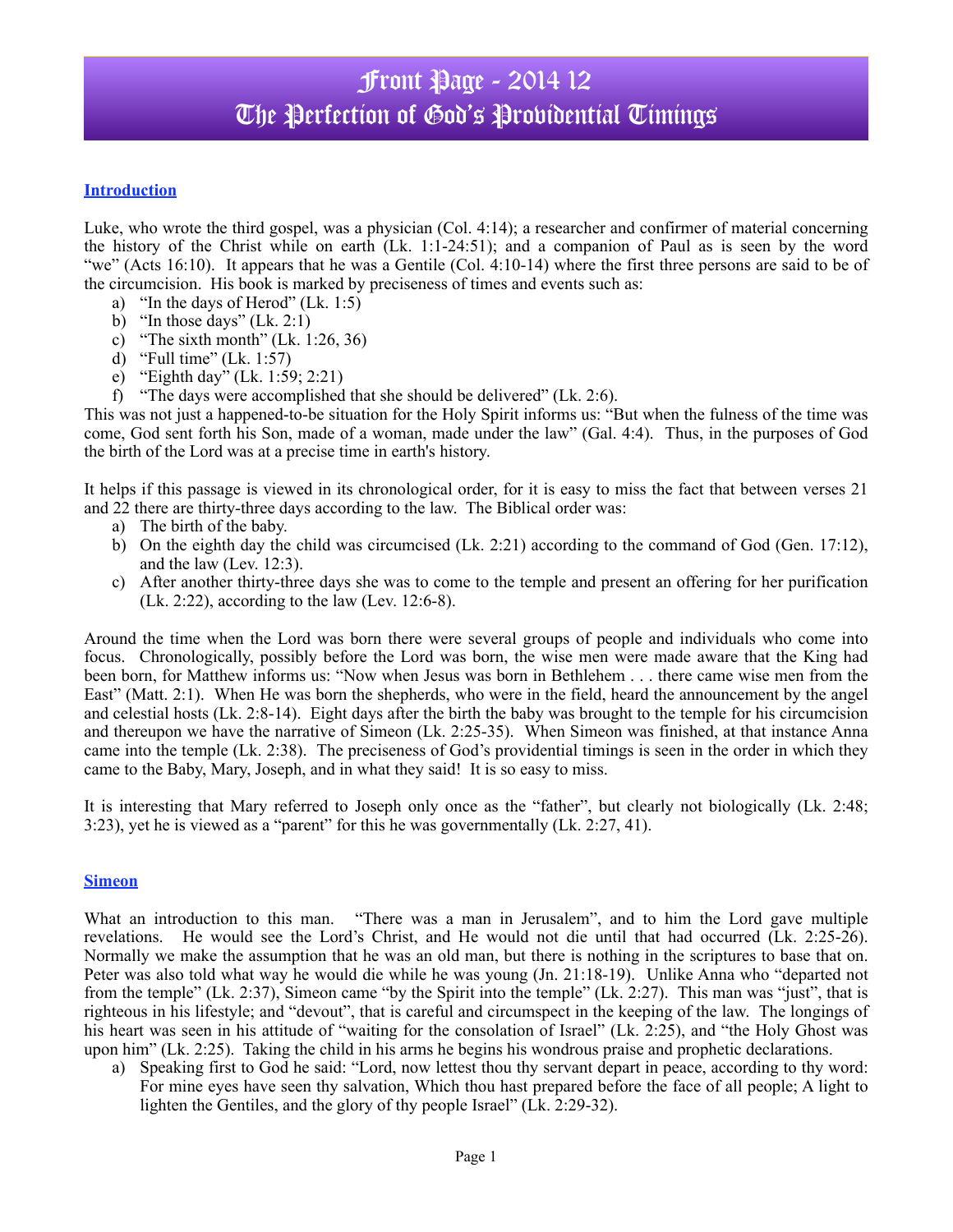# Front Page - 2014 12 The Perfection of God's Probidential Timings

b) Then speaking to Mary He said: "Behold, this child is set for the fall and rising again of many in Israel; and for a sign which shall be spoken against; (Yea, a sword shall pierce through thy own soul also), that the thoughts of many hearts may be revealed." (Lk. 2:34-35).

## **The Actions of Simeon**

I find the words: "Then he took Him up in his arms" (Lk. 2:28). It is a stupendous truth that man embraced the salvation of God! With what tenderness an adult takes a baby in their arms, but this was more than tenderness, it was in some ways the spiritual zenith of Simeon's life, for cradled in his arms was the One whose name is "Wonderful, Counsellor, The Mighty God, The Everlasting Father, he Prince of peace" (Isa. 9:6).

## **The Words of Simeon To God**

Speaking of the Lord he does not say, "Mine eyes have seen the Messiah" or "the Desire of nations" (Hag. 2:7), but says: "Thy salvation"! (Lk. 2:30) and what a salvation Simeon spoke about. Salvation and redemption are exclusively in this One who had come to visit, and He was none other than "LORD our Lord" (Jehovah our Adon) (Psa. 8:1, 4). God had not only prepared the salvation (Lk. 2:30-31) but also the body for the Redeemer (Heb. 10:5) who would bring salvation and redemption (Lk. 1:68). It was not a localized selective redemption as Israel's was when coming out of Egypt, but it was universal, being for: "All people; A Light to lighten the Gentiles, and the glory of Thy people Israel" (Lk. 2:31-32).

Despite all that had been revealed to Mary and Joseph, such were these words to them that they marveled, and yet there was to be the dark side, and that was revealed in his words to Mary.

## **The Words of Simeon To Mary**

The words now uttered were words that would cause concern to any parent, especially the last ones spoken: " A sword shall pierce through thy own soul" (Lk. 2:35).

The message is in four parts: "This child is set, destined, appointed"

- a) "For the fall and rising of many in Israel"  $(Lk, 2:34)$ 
	- i) As the "Stone" He will crush all those who stand against Him, and they will fall whether it is individuals or nations (Dan. 2:34-35, 44; Isa. 8:14; Matt. 21:44; 1 Pet. 2:8). For those who take Him for their salvation, they will have a foundation "Stone" (Isa. 28:16) and will spiritually rise, being saved.
	- ii) Individuals will be forced to make a decision, the acceptance of God's salvation through Christ, or rejection. There is no neutrality.
	- b) "For a sign which shall be spoken against" (Lk. 2:34)
		- i) He is the "sign" from God that God is true to His word.
			- 1. He will bruise the serpent's head (Gen. 3:15)
			- 2. He will set His king on His holy hill of Zion (Psa. 2:6)
			- 3. He shall provide salvation (Acts 13:38)
			- 4. Many will deny who He is, rejecting His kingship (Lk. 19:14); Messiahship (Jn. 10:24-26); and Prophethood (Deut. 18:15).
			- 5. The nation of Israel will commit the most grievous sin in rejecting and crucifying their own Messiah (Dan. 9:26), crying: "Away with Him, crucify Him" (Jn. 19:15).
			- 6. His authenticating works will be denied, the power by which He does the works will be attributed to Satan (Matt. 12:27), and when risen from the dead, that also will be spoken again and denied (Matt. 28:11-15).